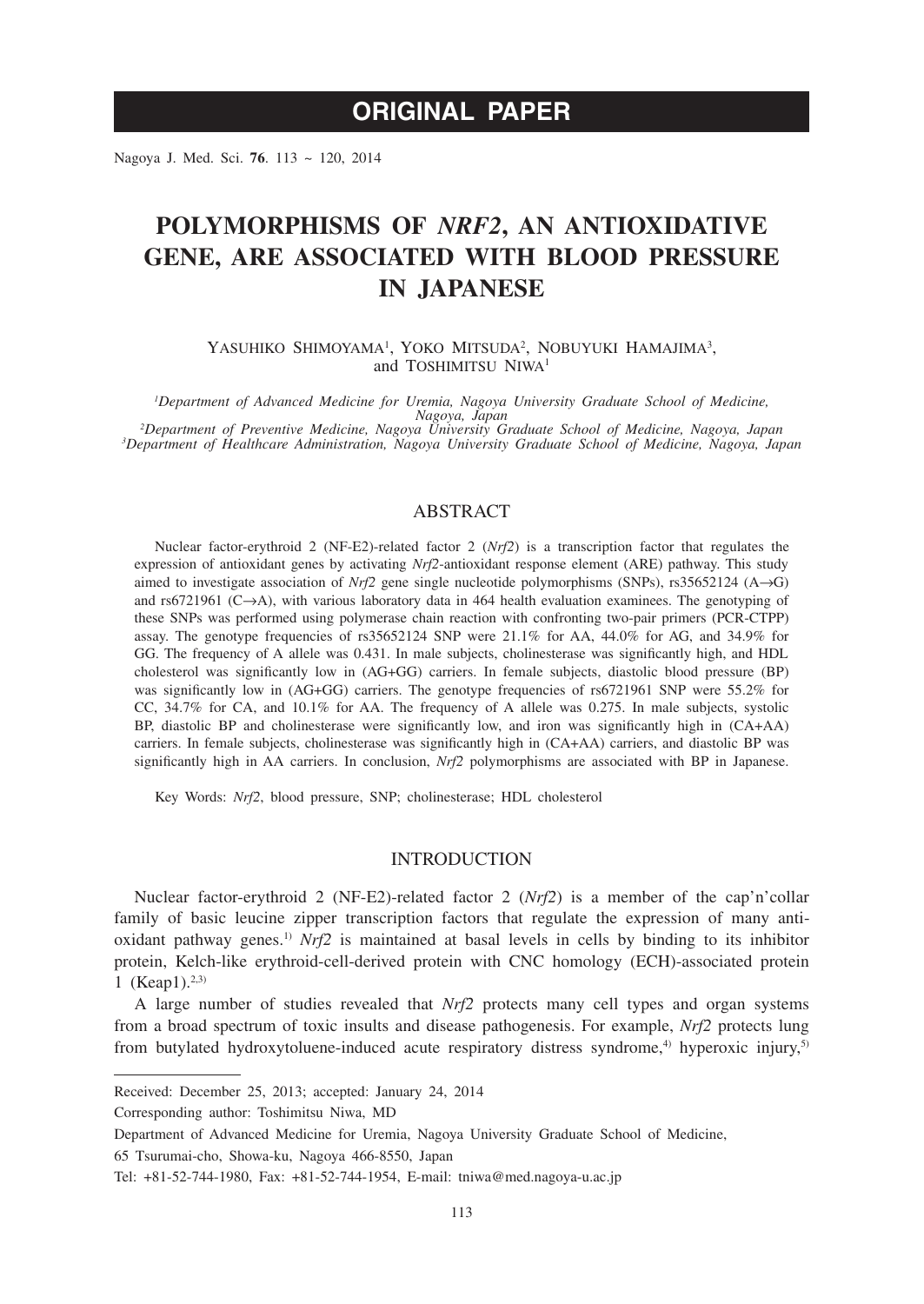and bleomycin-mediated pulmonary fibrosis.6) *Nrf2* increased sensitivity to acetaminophen-induced centrilobular hepatocellular necrosis and hepatotoxicity.<sup>7,8)</sup>  $Nrf2$  also contributes to neuroprotection. Activation of the *Nrf2*-antioxidant response element pathway protects neuroblastoma cells from oxidative glutamate toxicity<sup>9</sup> and H<sub>2</sub>O<sub>2</sub>-induced apoptosis.<sup>10</sup> Thus,  $Nrf2$  is called the "multi-organ protector".<sup>11)</sup>

Many single nucleotide polymorphisms (SNP) have been identified in the  $Nrf2$  gene.<sup>12-14)</sup> Of special relevance are the rs35652124 (A→G) polymorphism and the rs6721961 (C→A) polymorphism, which are located in the promotor region of the gene. Both SNPs were found to reduce the transcription activity of *Nrf2*, 12) presumably resulting in decreased *Nrf2*-dependent gene transcription. Furthermore, a correlation between individuals carrying the rs6721961CA genotype and increased incidence of acute lung injury, has been reported.12) This study aimed to investigate the relationship between these *Nrf2* SNPs and laboratory data in Japanese subjects.

## MATERIALS AND METHODS

## *Study subjects*

This study included 464 Japanese subjects who underwent health evaluation at Nagoya University Hospital. The general characteristics of the subjects were as follows: The subjects included 285 men and 179 women. The mean age was  $49.7 \pm 12.7$  (SD) years. Almost all the laboratory parameters were within the normal range for Japanese (Table 1). Written informed consent was obtained from all the subjects, and the procedures followed were in accordance with the ethical standards of the responsible committee on human experimentation and with the Helsinki Declaration of 1975, as revised in 1983. The subject enrollment was approved by Ethics Committee of Nagoya University School of Medicine in 2004 for Nagoya University Hospital.

## *Anthropometric, laboratory measurement*

Height, weight, systolic blood pressure (BP) and diastolic BP were measured for all participants. Body mass index (BMI) was calculated by dividing the weight (kg) with the square of height (m). The body fat percentage was measured by an electrical body-fat-percentage measuring instrument (Tanita Inc., Tokyo, Japan). Blood samples were obtained after fasting for 12 h. The following biochemical parameters were determined by standard laboratory methods based on Japan Society of Clinical Chemistry: red blood cell, hemoglobin, white blood cell, platelet, creatinine, aspartate aminotransferase (AST), alanine aminotransferase (ALT), alkaline phosphatase  $(ALP)$ ,  $\gamma$ -glutamyl transpeptidase ( $\gamma$ -GTP), total protein, albumin, cholinesterase, total bilirubin, amylase, fasting glucose, total cholesterol, triglyceride, high-density lipoprotein (HDL) cholesterol, low-density lipoprotein (LDL) cholesterol, uric acid, iron and C-reactive protein.

### *Genotyping of Nrf2 SNPs*

*Nrf2* SNPs, rs35652124 and rs6721961, located in the promoter were selected from the Hap-Map database. The genotyping was performed using polymerase chain reaction with confronting two-pair primers (PCR-CTPP) assay.15) Confronting pairs of primers (four primers in all) are as follows:

rs35652124 Forward primer 1: CTTTTATCTCACTTTACCGCCCGAG Forward primer 2: GCAGTCACCCTGAACGCCCT Reverse primer 1: GACACGTGGGAGTTCAGAGGG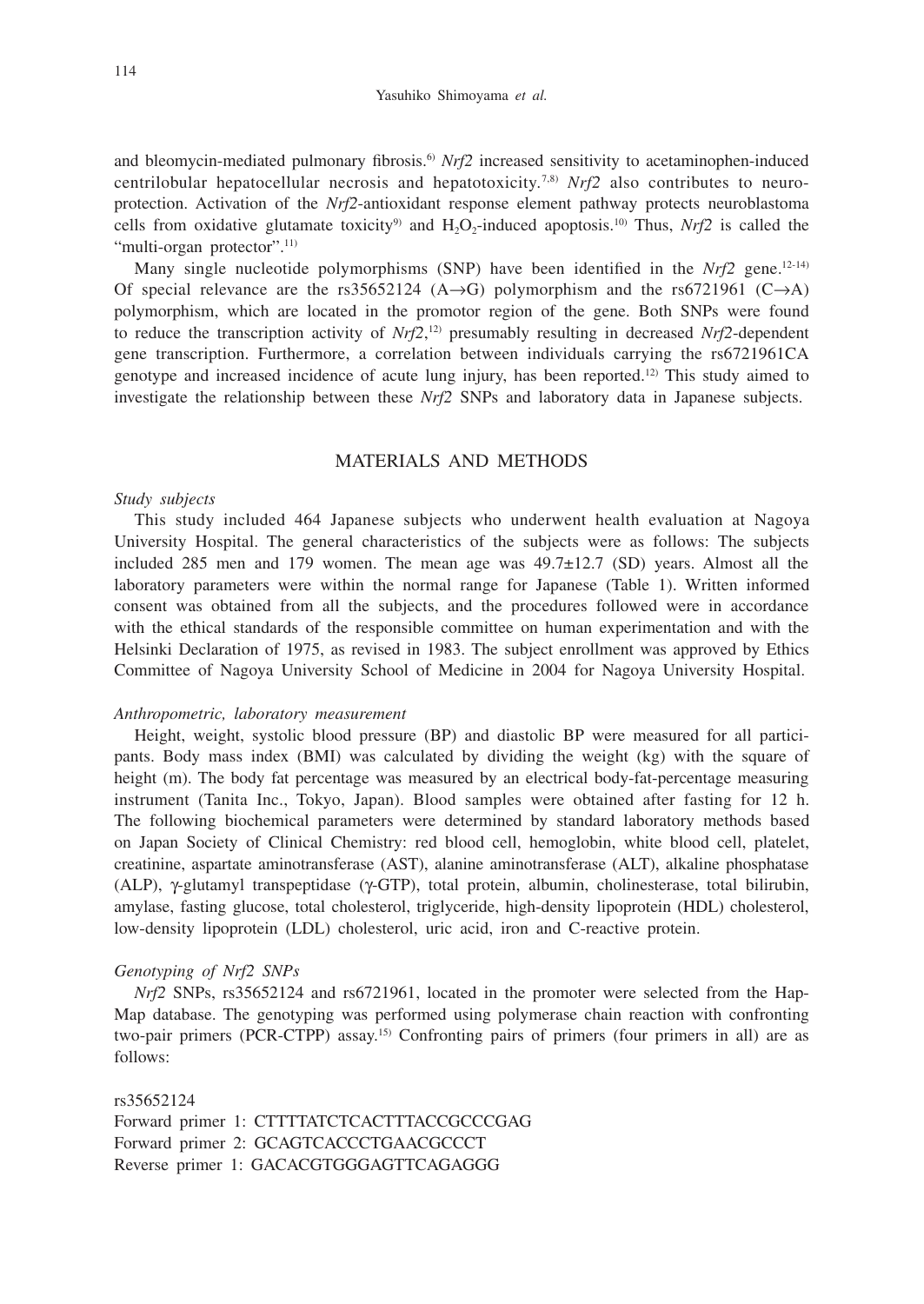# NRF2 and BLOOD PRESSURE

|                                   |                      | Total             | Male              | Female            |
|-----------------------------------|----------------------|-------------------|-------------------|-------------------|
| n                                 |                      | 464               | 285               | 179               |
| Age                               | (year)               | $49.7 \pm 12.7$   | $50.6 \pm 12.9$   | $48.2 \pm 12.3$   |
| Height                            | (cm)                 | $164.6 \pm 8.6$   | $169.5 \pm 6.1$   | $156.7 \pm 5.8$   |
| Body weight                       | (kg)                 | $61.9 \pm 11.4$   | $67.6 \pm 9.2$    | $52.8 \pm 8.1$    |
| BMI                               | (kg/m <sup>2</sup> ) | $22.7 \pm 3.1$    | $23.5 \pm 2.7$    | $21.5 \pm 3.3$    |
| Body fat percentage               | $(\%)$               | $20.7 + 6.4$      | $18.8 \pm 5.7$    | $23.8 \pm 6.2$    |
| Waist circumference               | (cm)                 | $77.3 \pm 10.2$   | $82.2 \pm 8.1$    | $69.6 \pm 8.1$    |
| Bone mineral density              | (g/cm <sup>2</sup> ) | $0.729 \pm 0.092$ | $0.773 \pm 0.062$ | $0.658 \pm 0.087$ |
| Systolic BP                       | (mmHg)               | $122.9 \pm 17.4$  | $125.0 \pm 15.8$  | $119.7 \pm 19.3$  |
| Diastolic BP                      | (mmHg)               | $78.0 \pm 11.8$   | $80.8 \pm 11.1$   | $73.5 \pm 11.6$   |
| %vital capacity                   | $(\%)$               | $112.3 \pm 16.0$  | $113.4 \pm 16.1$  | $110.6 \pm 15.7$  |
| Forced expiratory volume 1.0sec % | $(\%)$               | $90.2 \pm 7.0$    | $89.9 \pm 6.7$    | $90.7 \pm 7.4$    |
| Red blood cell                    | $(x106/\mu l)$       | $4.56 \pm 0.45$   | $4.71 \pm 0.46$   | $4.33 \pm 0.32$   |
| Hemoglobin                        | (g/dl)               | $14.1 \pm 1.4$    | $14.8 \pm 1.0$    | $12.9 \pm 1.2$    |
| White blood cell                  | $(x10^3/\mu l)$      | $5.13 \pm 1.45$   | $5.25 \pm 1.50$   | $4.95 \pm 1.36$   |
| Platelet                          | $(x10^3/\mu l)$      | $232 + 53$        | $222 \pm 51$      | $247 + 54$        |
| Creatinine                        | (mg/dl)              | $0.78 \pm 0.16$   | $0.87 \pm 0.13$   | $0.65 \pm 0.11$   |
| AST                               | (IU/I)               | $22.2 \pm 8.8$    | $23.7+9.4$        | $19.9 \pm 7.1$    |
| <b>ALT</b>                        | (IU/I)               | $23.4 \pm 17.8$   | $27.4 \pm 19.9$   | $17.0 \pm 11.1$   |
| ALP                               | (IU/I)               | $210.5 \pm 62.9$  | $213.4 \pm 59.9$  | $205.9 \pm 67.3$  |
| $\gamma$ -GTP                     | (IV/I)               | $42.0 \pm 44.9$   | $53.1 \pm 52.6$   | $24.5 \pm 18.0$   |
| Total protein                     | (g/dl)               | $7.29 \pm 0.42$   | $7.28 \pm 0.42$   | $7.31 \pm 0.42$   |
| Albumin                           | (g/dl)               | $4.41 \pm 0.22$   | $4.44 \pm 0.22$   | $4.36 \pm 0.21$   |
| Cholinesterase                    | $(\Delta pH)$        | $1.04 \pm 0.23$   | $1.06 \pm 0.20$   | $0.99 \pm 0.27$   |
| Total bilirubin                   | (mg/dl)              | $0.95 \pm 0.51$   | $1.00 \pm 0.37$   | $0.88 \pm 0.67$   |
| Amylase                           | (IU/I)               | $87.4 \pm 31.2$   | $83.5 \pm 26.5$   | $93.4 \pm 36.7$   |
| Fasting glucose                   | (mg/dl)              | $91.7 \pm 13.9$   | $94.3 \pm 14.7$   | $87.6 \pm 11.5$   |
| Total cholesterol                 | (mg/dl)              | 202.8±36.4        | $203.9 \pm 34.8$  | $201.0 \pm 38.7$  |
| Triglyceride                      | (mg/dl)              | $108.8 \pm 77.2$  | $121.0 \pm 89.0$  | $89.3 \pm 47.1$   |
| HDL cholesterol                   | (mg/dl)              | $55.9 \pm 14.0$   | $52.9 \pm 13.7$   | $60.7 \pm 13.1$   |
| LDL cholesterol                   | (mg/dl)              | $125.2 \pm 33.9$  | $126.9 \pm 33.4$  | $122.6 \pm 34.5$  |
| Uric acid                         | (mg/dl)              | $5.62 \pm 1.37$   | $6.24 \pm 1.21$   | $4.64 \pm 0.99$   |
| Iron                              | $(\mu g/dl)$         | 114.9±41.6        | $123.1 \pm 39.4$  | $102.0 \pm 41.7$  |
| C-reactive protein                | (mg/dl)              | $0.100 \pm 0.239$ | $0.110 \pm 0.265$ | $0.084 \pm 0.190$ |

**Table 1** General characteristics of subjects

Data are expressed as mean±SD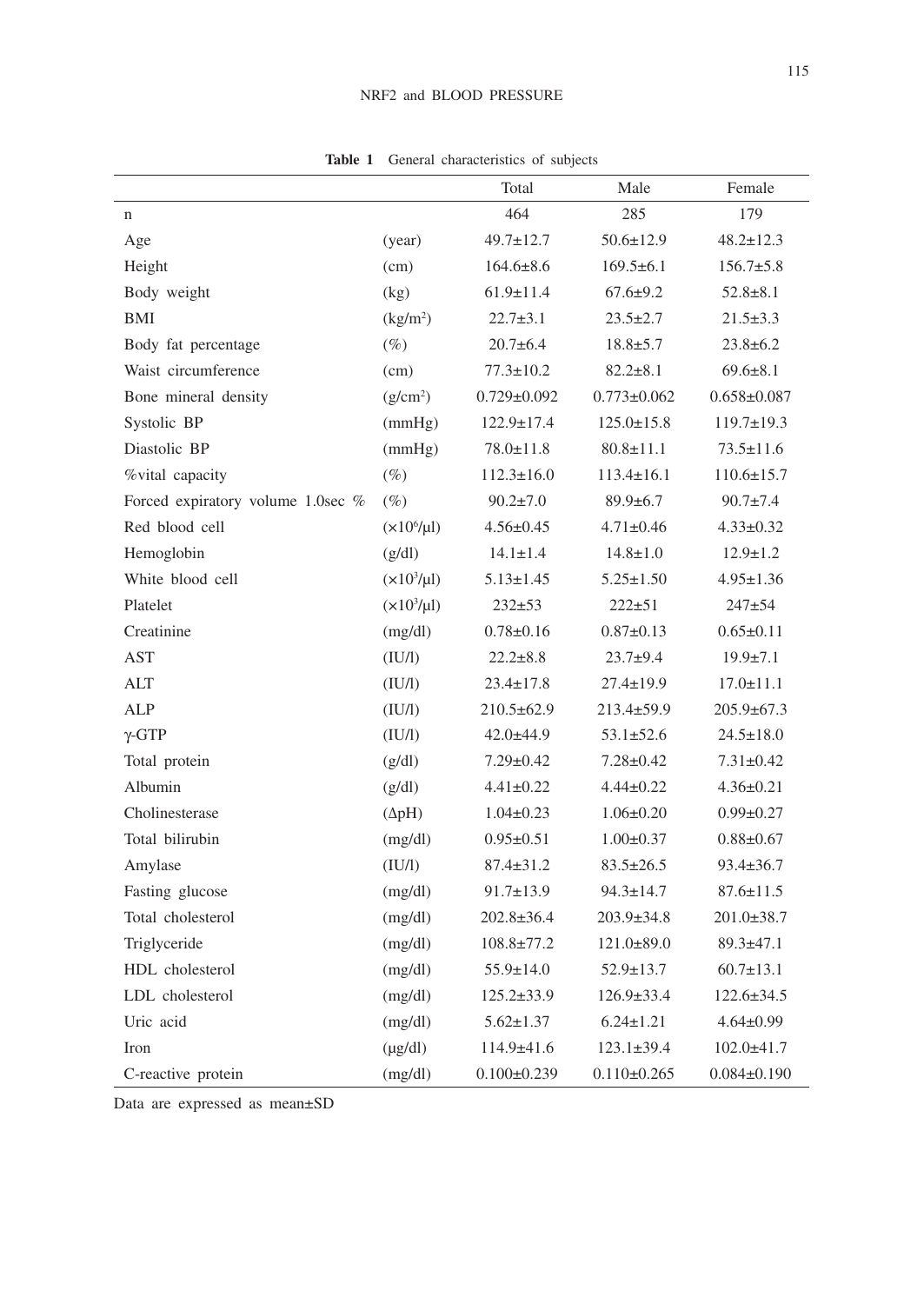#### Reverse primer 2: GGGGTTCCCGTTTTTCTCCC

The region containing this polymorphism was amplified by PCR with these primers with the initial denature at 95°C for 10 min followed by PCR with these primers with the initial denature at 95°C for 10 min followed by 30 cycles at 95°C for 1 min, at 66°C for 1 min, at 72°C for 1 min and additionally at 72°C for 5 min. PCR products were visualized on a 2% agarose gel with ethidium bromide staining. Genotyping was performed as follows; 317, 145 bp for AA genotype, 317, 212, 145 bp for AG genotype, and 317, 212 bp for GG genotype.

#### rs6721961

- Forward primer 1: CCCTGATTTGGAGGTGCAGAACC
- Forward primer 2: GGGGAGATGTGGACAGCG
- Reverse primer 1: GCGAACACGAGCTGCCGGA

#### Reverse primer 2: CTCCGTTTGCCTTTGACGAC

The region containing this polymorphism was amplified by PCR with these primers with the initial denature at 95°C for 10 min followed by PCR with these primers with the initial denature at 95 $\degree$ C for 10 min followed by 30 cycles at 95 $\degree$ C for 1 min, at 58 $\degree$ C for 1 min, at 72 $\degree$ C for 1 min and additionally at 72°C for 5 min. PCR products were visualized on a 2% agarose gel with ethidium bromide staining. Genotyping was performed as follows; 282, 113 bp for CC genotype, 282, 205, 113 bp for CA genotype, and 282, 205 bp for AA genotype.

#### *Statistical analysis*

All results are expressed as mean $\pm$ SD, and significance was defined as a p value of  $\lt 0.05$ . The analysis was done by using PASW statistics 18 (SPSS Japan Inc., Tokyo, Japan). Hardy-Weinberg equilibrium testing was performed by using the  $X^2$  test. Student's t test and multivariate analysis adjusted for age were performed in comparison of the mean values between the different genotype groups.

#### **RESULTS**

## *Incidence of Nrf2 SNPs*

Table 1 shows general characteristic of subjects. In this study, the genotype frequencies of the rs35652124 polymorphism were  $21.1\%$  for AA (n=98), 44.0% for AG (n=204), and 34.9% for GG  $(n=162)$ . The frequency of A allele was 0.431, which was not in compliance with Hardy-Weinberg equilibrium ( $p=0.026$ ). The genotype frequencies of the rs6721961 polymorphism were 55.2% for CC (n=256), 34.7% for CA (n=161), and 10.1% for AA (n=47). The frequency of A allele was  $0.275$ , which was not in compliance with Hardy-Weinberg equilibrium (p=0.005). We consider that the difference between the observed and expected values could happen by accident.

Table 2 shows genotype frequencies of *Nrf2* gene. A strong linkage was observed between these two SNPs (D<sup> $=$ </sup>=0.944, r<sup>2</sup>=0.445). AA genotype of rs35652124 and AA genotype of rs6721961 had more cases (43 cases) than expected (32.8 cases).

### *Association of Nrf2 gene SNPs with various variables*

Table 3 shows association of SNP rs35652124 with several variables. In male subjects, cholinesterase was significantly high, and HDL cholesterol was significantly low in (AG+GG) carriers. In female subjects, diastolic BP was significantly low in (AG+GG) and GG carriers, and total cholesterol was significantly low in GG carriers. The other variables did not show any significant association.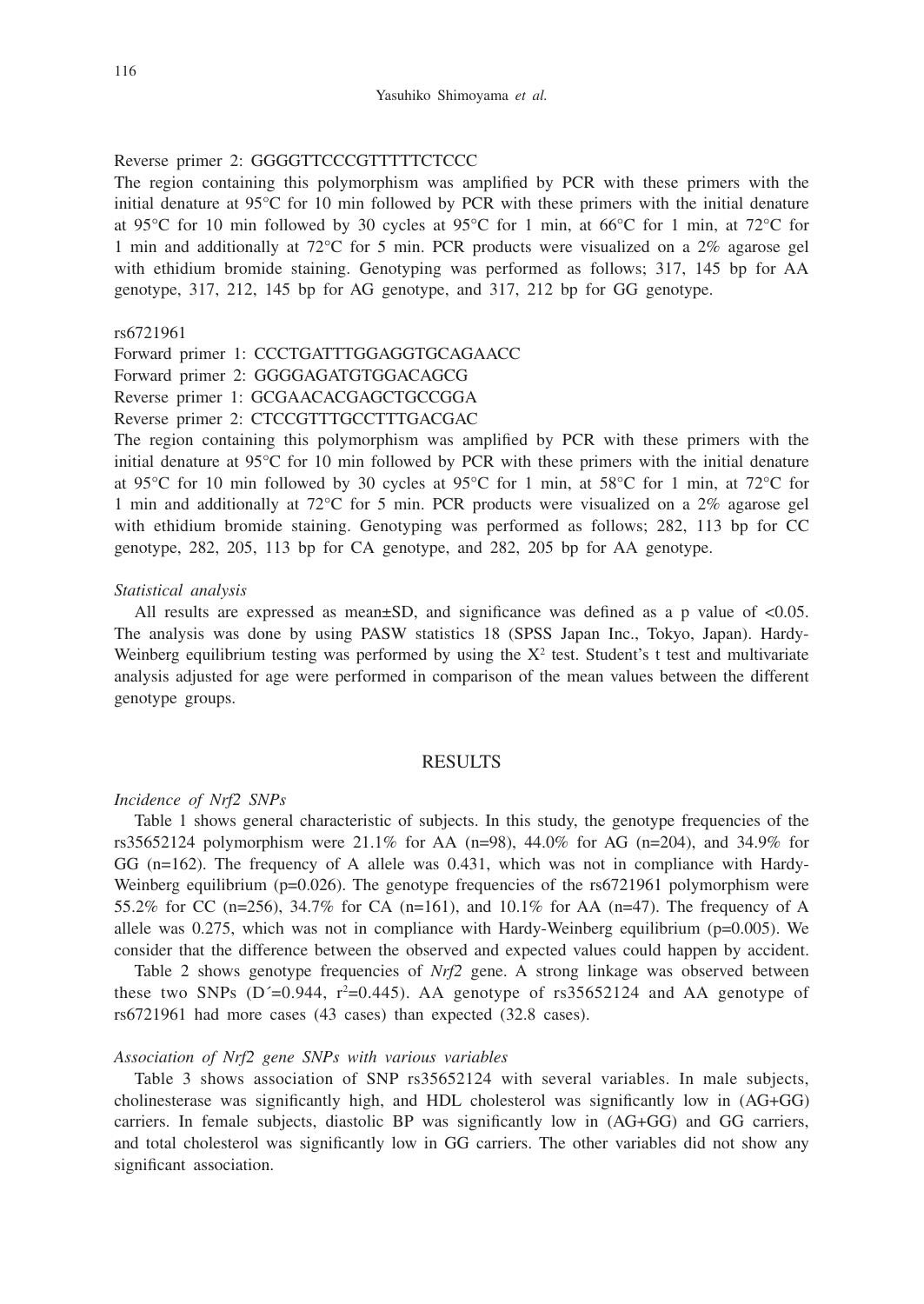|            |       | rs6721961 |     |                |       |
|------------|-------|-----------|-----|----------------|-------|
|            |       | CC        | CА  | AA             | Total |
| rs35652124 | AA    | 18        | 37  | 43             | 98    |
|            | AG    | 79        | 121 | 4              | 204   |
|            | GG    | 159       | 3   | $\overline{0}$ | 162   |
|            | Total | 256       | 161 | 47             | 464   |

**Table 2** Genotype frequencies of *Nrf2* gene

**Table 3** Variables according to polymorphism rs35652124 in *Nrf2* gene

|                           |               | rs35652124      |                 |         |                                |                 |         |
|---------------------------|---------------|-----------------|-----------------|---------|--------------------------------|-----------------|---------|
|                           |               | AA              | $AG+GG$         | p value | $AA+AG$                        | GG              | p value |
| Male                      |               |                 |                 |         |                                |                 |         |
| n                         |               | 59              | 226             |         |                                |                 |         |
| Cholinesterase            | $(\Delta pH)$ | $1.01 \pm 0.20$ | $1.08 \pm 0.20$ | 0.028   |                                |                 |         |
| HDL cholesterol (mg/dl)   |               | $56.3 \pm 16.2$ | $52.1 \pm 12.9$ | 0.033   |                                |                 |         |
|                           |               |                 |                 |         |                                |                 |         |
| Female                    |               |                 |                 |         |                                |                 |         |
| n                         |               | 39              | 140             |         | 116                            | 63              |         |
| Diastolic BP              | (mmHg)        | $77.3 \pm 12.5$ | $72.4 \pm 11.2$ | 0.017   | $74.9 \pm 11.7$                | $70.9 \pm 11.2$ | 0.026   |
| Total cholesterol (mg/dl) |               |                 |                 |         | $206.0\pm39.5$ 191.8 $\pm35.7$ |                 | 0.019   |

**Table 4** Multivariate analysis of polymorphism rs35652124 in *Nrf2* gene (adjusted for age)

|                   |                 | rs35652124      |  |  |  |
|-------------------|-----------------|-----------------|--|--|--|
|                   | $AA$ vs $AG+GG$ | $AA+AG$ vs $GG$ |  |  |  |
|                   | p value         | p value         |  |  |  |
| Male              |                 |                 |  |  |  |
| Cholinesterase    | 0.037           | ns              |  |  |  |
| HDL cholesterol   | 0.036           | ns              |  |  |  |
| Female            |                 |                 |  |  |  |
| Diastolic BP      | 0.050           | ns              |  |  |  |
| Total cholesterol | ns              | ns              |  |  |  |

Table 4 shows multivariate analysis of rs35652124 adjusted for age. In male subjects, cholinesterase was significantly high, and HDL cholesterol was significantly low in (AG+GG) carriers. In female subjects, diastolic BP was significantly low in (AG+GG) carriers.

Table 5 shows association of SNP rs6721961 with several variables. In male subjects, systolic BP, diastolic BP and cholinesterase were significantly low in (CA+AA) carriers, and iron was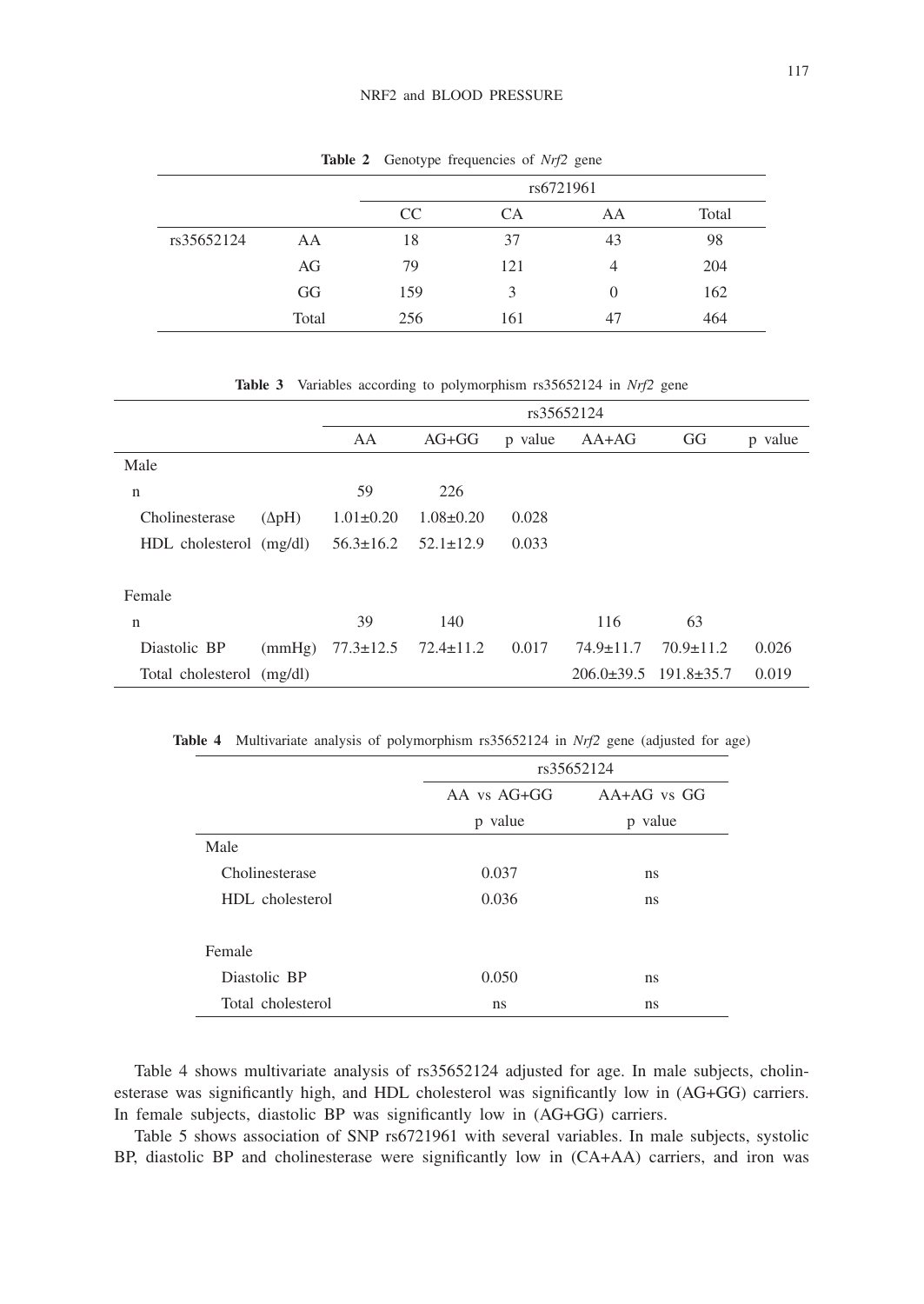|                |               | rs6721961        |                  |         |                 |                 |         |
|----------------|---------------|------------------|------------------|---------|-----------------|-----------------|---------|
|                |               | CC               | $CA+AA$          | p value | $CC+CA$         | AA              | p value |
| Male           |               |                  |                  |         |                 |                 |         |
| n              |               | 154              | 131              |         |                 |                 |         |
| Systolic BP    | (mmHg)        | $126.9 \pm 17.8$ | $122.6 \pm 12.8$ | 0.019   |                 |                 |         |
| Diastolic BP   | (mmHg)        | $82.2 \pm 12.4$  | $79.3+9.1$       | 0.024   |                 |                 |         |
| Cholinesterase | $(\Delta pH)$ | $1.09 \pm 0.21$  | $1.04 \pm 0.19$  | 0.024   |                 |                 |         |
| Iron           | $(\mu g/dl)$  | $118.4 \pm 39.3$ | $128.5 \pm 39.1$ | 0.033   |                 |                 |         |
|                |               |                  |                  |         |                 |                 |         |
| Female         |               |                  |                  |         |                 |                 |         |
| $\mathbf n$    |               | 102              | 77               |         | 160             | 19              |         |
| Cholinesterase | $(\Delta pH)$ | $0.96 \pm 0.29$  | $1.05 \pm 0.22$  | 0.024   |                 |                 |         |
| Diastolic BP   | (mmHg)        |                  |                  |         | $72.9 \pm 11.0$ | $78.5 \pm 15.5$ | 0.045   |

**Table 5** Variables according to polymorphism rs6721961 in *Nrf2* gene

**Table 6** Multivariate analysis of polymorphism rs6721961 in *Nrf2* gene (adjusted for age)

|                | rs6721961       |                     |  |  |
|----------------|-----------------|---------------------|--|--|
|                | $CC$ vs $CA+AA$ | $C C + C A$ vs $AA$ |  |  |
|                | p value         | p value             |  |  |
| Male           |                 |                     |  |  |
| Systolic BP    | 0.008           | ns                  |  |  |
| Diastolic BP   | 0.013           | ns                  |  |  |
| Cholinesterase | 0.044           | ns                  |  |  |
| Iron           | 0.025           | ns                  |  |  |
|                |                 |                     |  |  |
| Female         |                 |                     |  |  |
| Cholinesterase | 0.030           | ns                  |  |  |
| Diastolic BP   | ns              | 0.040               |  |  |

significantly high in (CA+AA) carriers. In female subjects, cholinesterase was significantly high in (CA+AA) carriers, and diastolic BP was significantly high in AA carriers. The other variables did not show any significant association.

Table 6 shows multivariate analysis of rs6721961 adjusted for age. In male subjects, systolic BP, diastolic BP and cholinesterase were significantly low, and iron was significantly high in (CA+AA) carriers. In female subjects, cholinesterase was significantly high in (CA+AA) carriers, and diastolic BP was significantly high in AA carriers.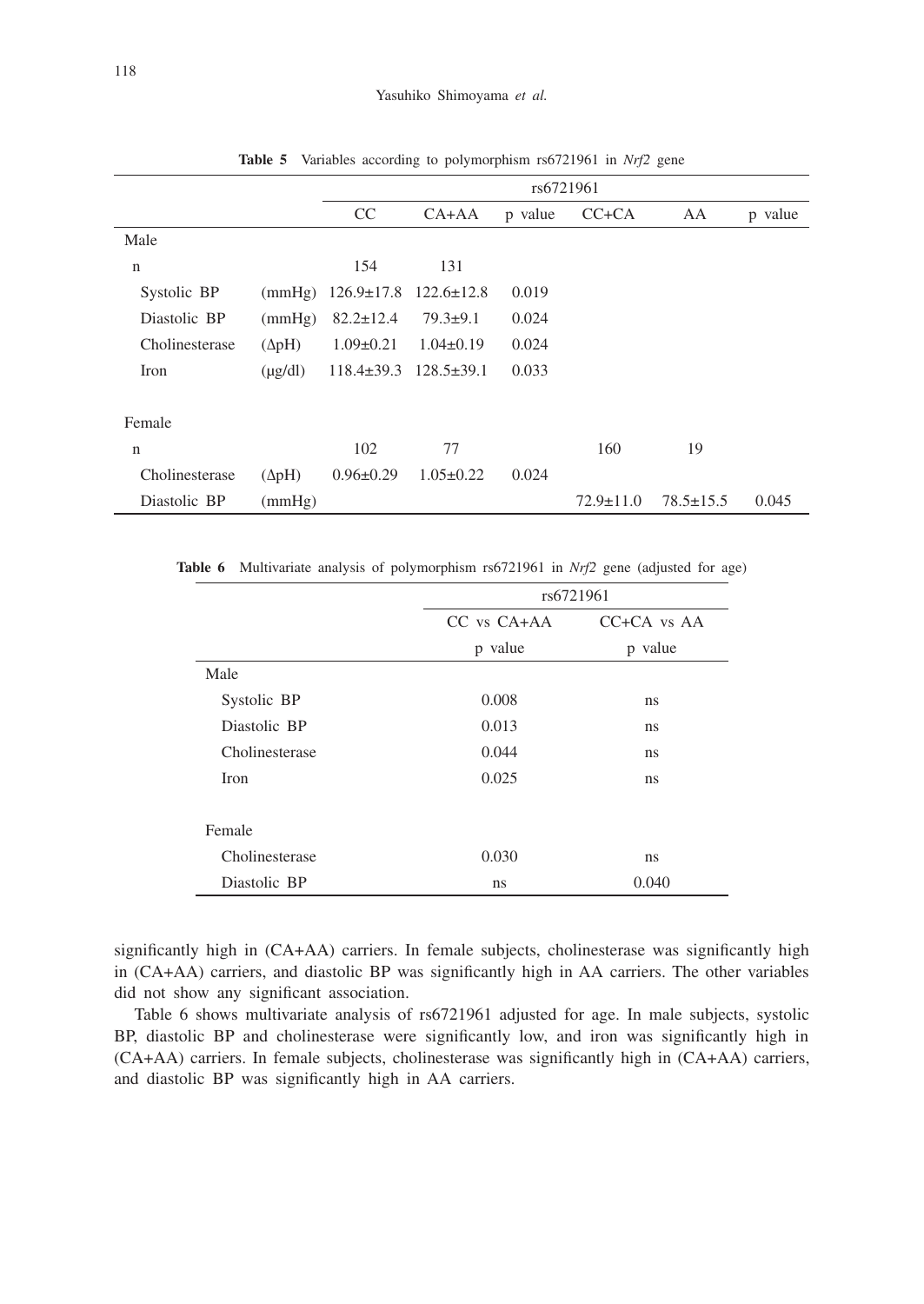#### DISCUSSION

*Nrf2* is a member of the cap'n'collar family of basic leucine zipper transcription factors that regulate the expression of many antioxidant pathway genes in the so-called phase 2 response.<sup>1)</sup> Under oxidative stress, phase 2 enzymes such as NAD(P)H: quinone oxidoreductase-1 (NQO1), glutathione peroxidase 2 (GPX2), and heme oxygenase-1 (HO-1), are induced to provide antioxidant and anti-inflammatory effects.16) This process is mediated by activating the *Nrf2*-ARE pathway.1) Therefore, *Nrf2* protects cells from oxidative stress.

This study first demonstrated that *Nrf2* polymorphisms are associated with BP in Japanese subjects. In male subjects, systolic BP and diastolic BP were significantly low in rs6721961 (CA+AA) carriers. In female subjects, diastolic BP was significantly low in rs35652124 (AG+GG) carriers. Nitric oxide can be degraded by superoxide free radicals, and oxidative stress can thus increase  $BP^{17}$  *Nrf2* may be involved in the regulation of anti-oxidative gene expression or antioxidant enzyme activities in the vessels. Marzec *et al.*<sup>12)</sup> reported that  $Nr/2$  gene transcription activity was significantly high in rs6721961 C wild-type compared to promoter constructs bearing rs35652124 G and rs6721961 A variants. These promoter polymorphisms were predicted to have functional significance, and rs6721961 affects basal *Nrf2* expression and function.<sup>12)</sup> Thus, different transcription activity due to *Nrf2* gene polymorphisms might affect BP by modulating protection against vascular oxidative stress.

In male subjects, cholinesterase was significantly high in rs35652124 (AG+GG) carriers. HDL cholesterol was significantly low in rs35652124 (AG+GG) carriers. Cholinesterase was significantly low in rs6721961 (CA+AA) carriers. Because cholinesterase has been related with fatty liver, the *Nrf2* polymorphism might be associated with lipid metabolism. Iron was significantly high in rs6721961 (CA+AA) carriers. *Nrf2* participates in the expression of HO-1.<sup>18)</sup> HO-1 degrades heme into biliverdin, carbon monoxide and iron. Thus, *Nrf2* polymorphism may also be related with this metabolic pathway with HO-1.

In the present study, *Nrf2* rs35652124 G allele frequency was 0.571, and rs6721961 A allele frequency was  $0.276$ . These alleles may decrease *Nrf2* transcriptional activity.<sup>12)</sup> Hapmap database reported that rs35652124 G allele frequency was about 0.3, and rs6721961 A allele frequency was 0.1 in European descent. Japanese seem to have higher frequencies of low-*Nrf2*-activity alleles. In fact, rs35652124 AA genotype and rs6721961 CC genotype were observed only in 18 per 464 cases (Table 2).

In conclusion, the novel finding of the present study is that *Nrf2* polymorphisms are associated with BP in Japanese subjects. Antioxidative activity of *Nrf2* might be involved in the regulatory mechanism of BP.

## CONFLICTS OF INTEREST

None has anything to declare conflicts of interest.

#### REFERENCES

- 1) Kensle TW, Wakabayashi N, Biswal S. Cell survival responses to environmental stresses via the Keap1- *Nrf2*-ARE pathway. *Annu Rev Pharmacol Toxicol*, 2007; 47: 89–116.
- 2) Dhakshinamoothy S, Jaiswal AK. Functional characterization and role of I*Nrf2* in antioxidant response element-mediated expression and antioxidant induction of NAD(P)H:quinone oxidoreductase1 gene. *Oncogene*, 2001; 20: 3906–3917.
- 3) Itoh K, Wakabayashi N, Katoh Y, Ishii T, Igarashi K, Engel JD, Yamamoto M. Keap1 represses nuclear